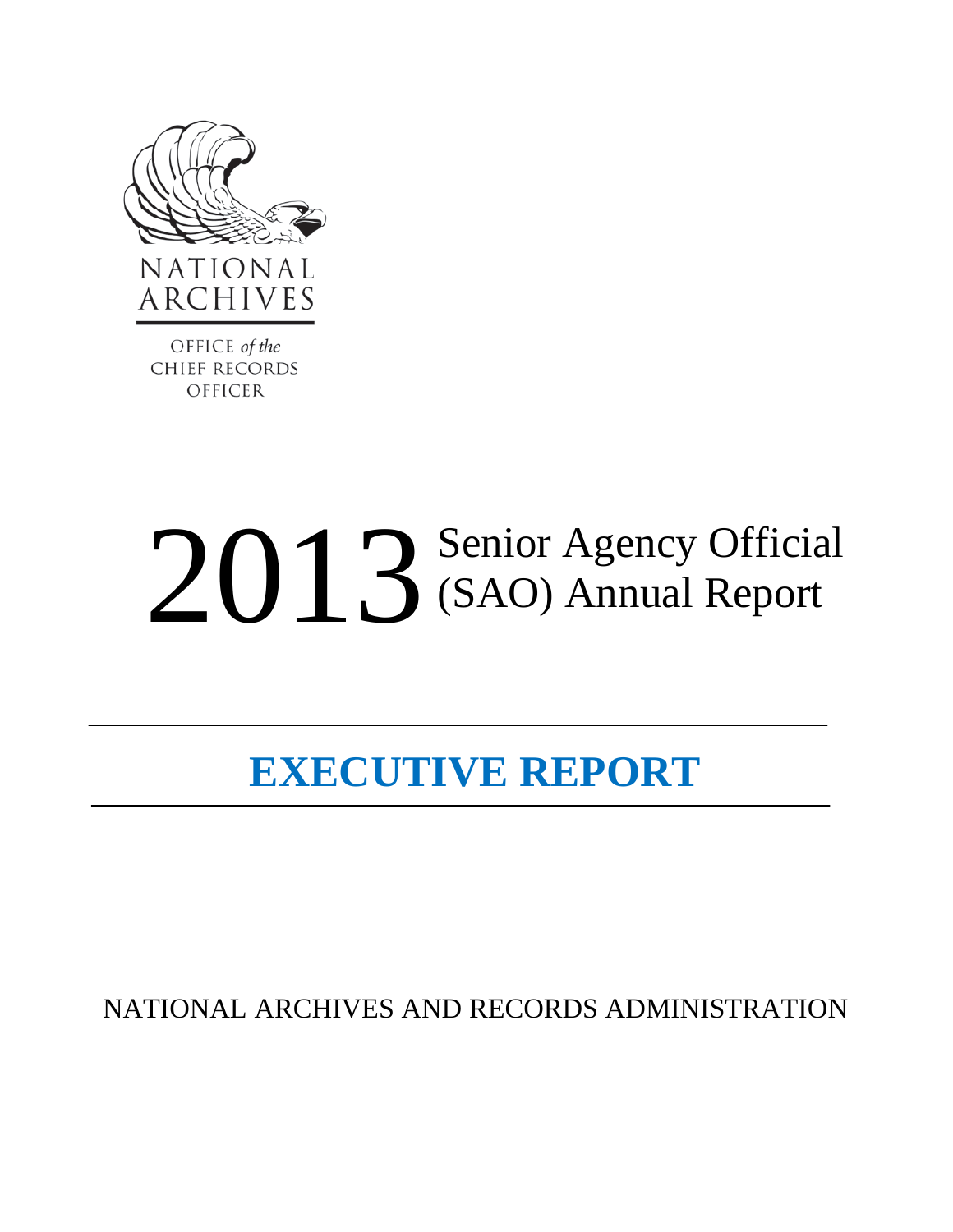#### **Foreword**

The *Managing Government Records Directive, M-12-18 (MGRD),* jointly issued by the Office of Management and Budget (OMB) and the National Archives and Records Administration (NARA) on August 24, 2012, explicitly requires all agencies to designate a Senior Agency Official (SAO) to oversee the records management program for their agency and the implementation of the *Directive*. As part of the *Directive* requirements, NARA must produce a template for an annual report that each SAO will send to the Chief Records Officer for the U.S. Government. In August 2013, NARA sent a memorandum to Federal agency contacts (AC 29- 2013) explaining the SAO annual report requirement and providing the inaugural template for FY 2013. NARA subsequently received 107 SAO annual reports. This document contains NARA's analysis of the 2013 SAO annual reports.

The intended purpose of this document is to use the content of the SAO reports to guide NARA in developing guidance, policies, and other projects designed to help Federal agencies transition to a digital government and improve records management as a whole. Additionally it should provide useful information for NARA staff assisting Federal agencies to find new ideas and solutions from each other, as well as, help inform other interested parties of what agencies are planning and implementing.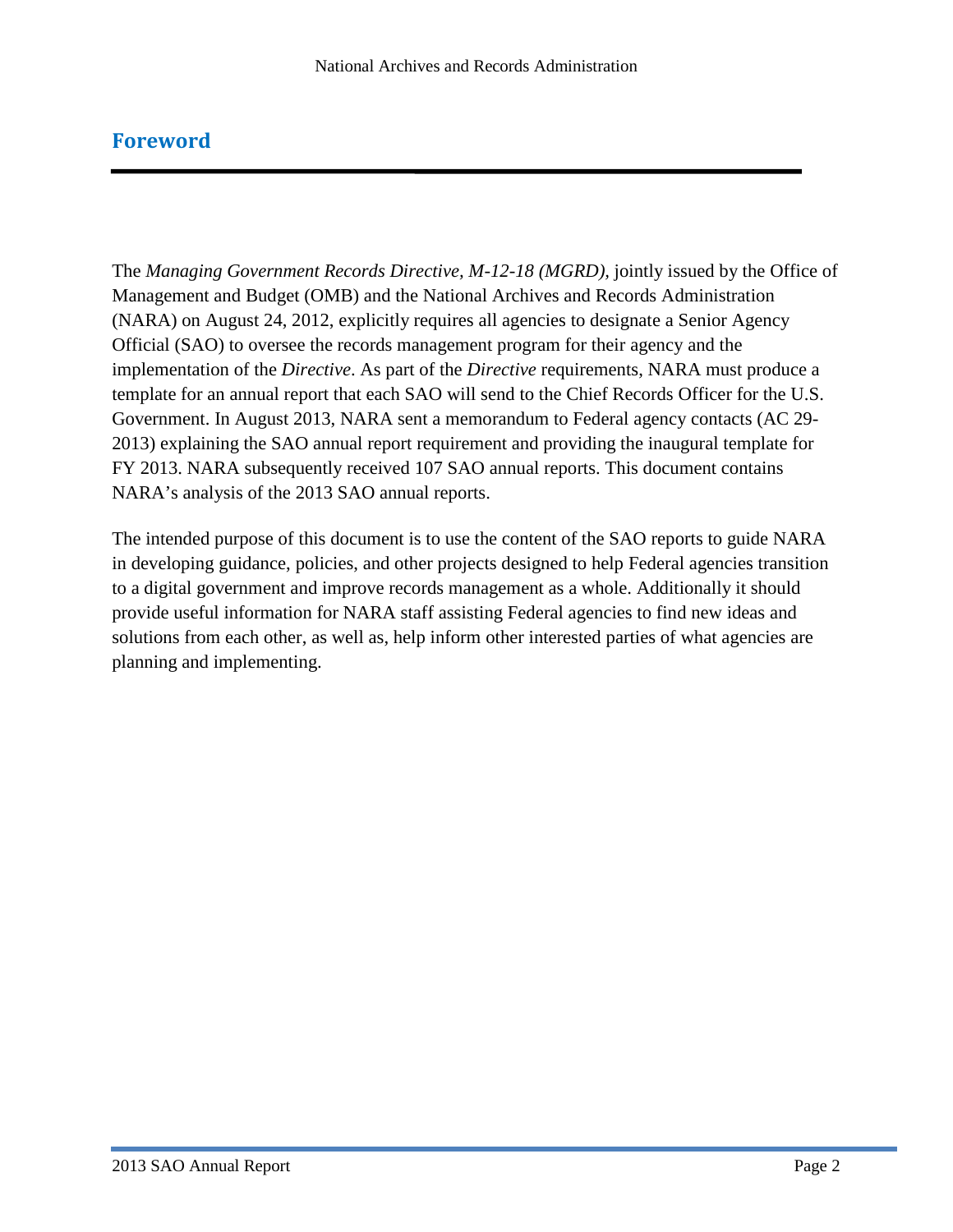# **Table of Contents**

| <b>Section B: Electronic Records Management for Permanent Records9</b> |
|------------------------------------------------------------------------|
|                                                                        |
|                                                                        |
|                                                                        |
| <b>IV. LOOKING FORWARD TO FY 15 AND THE 2014 SAO REPORT 14</b>         |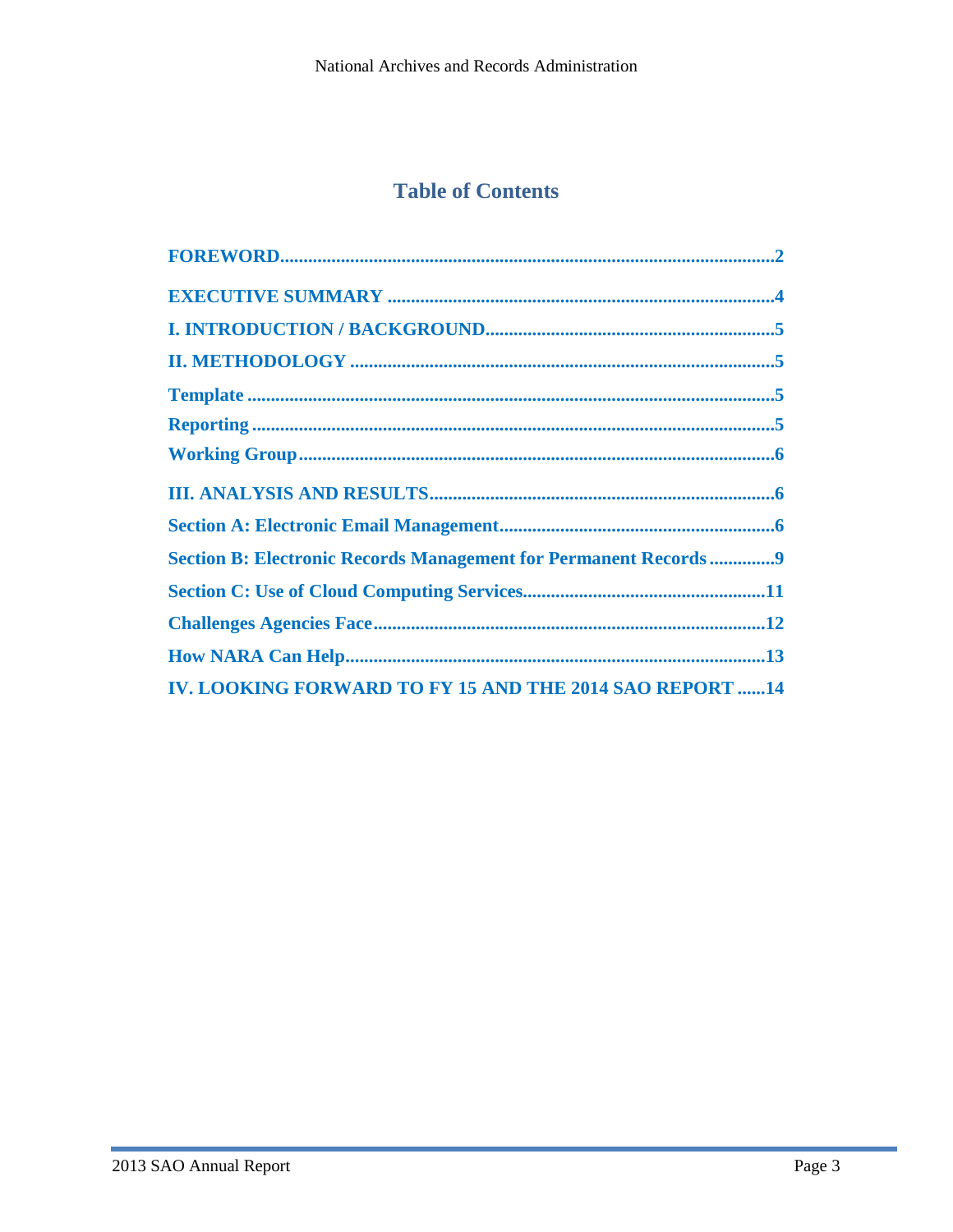#### **Executive Summary**

The *Managing Government Records Directive (M-12-18)* requires all agencies to submit to NARA an annual report outlining their progress toward implementing the provisions of that guidance. In 2013, the inaugural year of the SAO annual reporting requirement, NARA received 107 reports. This document contains NARA's analysis of those reports.

The analysis showed that agencies are:

- Working toward managing all email in electronic format by 2016 by using a variety of tools and methods.
- Interested in the Capstone approach (NARA Bulletin 2013-02) for managing email. Forty-two percent (42%) of agencies indicated they were either considering the approach or were currently implementing it. This is a remarkably high statistic given that the Capstone guidance was issued in August and reports were due in January. NARA believes the percentage has risen in the subsequent months since the submission of the annual reports.
- Beginning to explore and develop ways to manage permanent electronic records in electronic format by 2019.
- Deploying cloud services for email, administrative functions, and some mission-related activities.
- Concerned about their budgets. Overwhelmingly, the largest challenge agencies identified in meeting the *Directive* goals is the area of budget and funding.
- Concerned about other challenges including information technology issues, staffing, training, lack of standards, and conflicting priorities.
- Want assistance from NARA including technical guidance, policy guidance, site visits/consulting, and training.

<span id="page-3-0"></span>Looking forward to next year's SAO reporting, NARA has implemented lessons learned from the analysis and changed the 2014 template. The next template will include questions to make it easier to measure progress in meeting the goals of the *Directive.* The next template will also solicit best practices or lessons learned from agencies that have implemented solutions to records management challenges.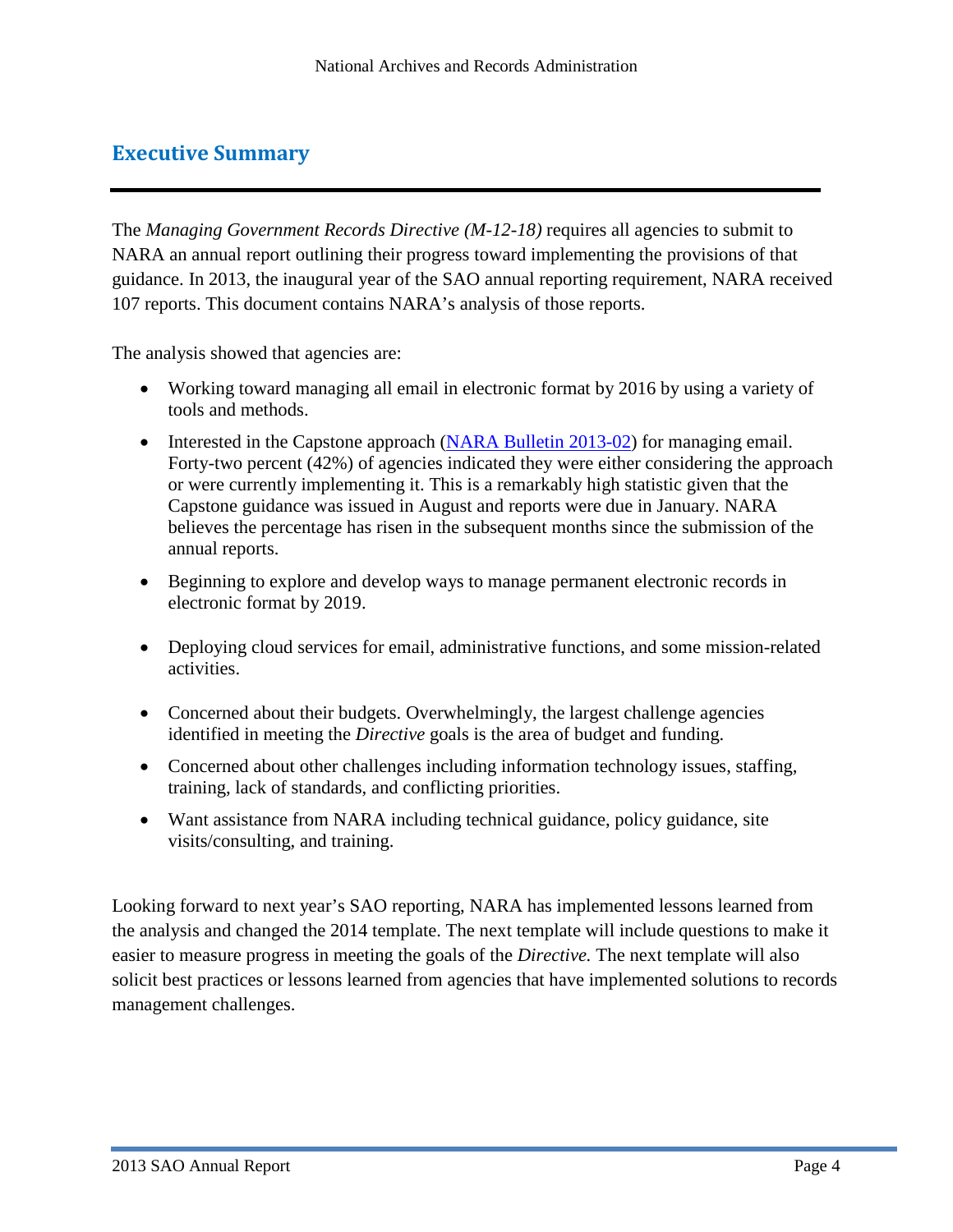# **I. Introduction / Background**

The Office of Management and Budget (OMB) and the National Archives and Records Administration (NARA) jointly issued the *Managing Government Records Directive (M-12-18)*  on August 24, 2012. The *Directive* explicitly requires all agencies to designate a Senior Agency Official (SAO) to oversee the records management program for their agency and the implementation of the *Directive*.

The *Directive* required each agency to name its SAO by November 15<sup>th</sup>, 2012. The *Directive* requires each agency to reaffirm its SAO annually. NARA guidance indicated that the SAO must be in a position of authority to make adjustments to agency practices, personnel, and funding as necessary to ensure compliance and support the business needs of the department or agency. Some Cabinet departments elected to have SAOs at the component level and others determined that they would have one SAO only at the department level. Independent agencies named one SAO. NARA maintains a [list of SAOs](http://www.archives.gov/records-mgmt/agency/sao-list.html) on its website. The list is dynamic and is updated as agencies change their SAO designations.

# **II. Methodology**

# <span id="page-4-0"></span>**Template**

As part of the *Directive* requirements, NARA produced a template for the report. The purpose of the 2013 SAO report was to learn what agencies were planning, what they had achieved, and what progress was being made across the government towards meeting the *Directive* goals.

In August 2013, NARA sent a memorandum to Federal agency contacts [\(AC 29-2013\)](http://www.archives.gov/records-mgmt/memos/ac29-2013.html) explaining the SAO annual report requirement and providing the template. The template was divided into three main sections: A) email, B) permanent electronic records, and C) cloud computing. Each section included specific questions addressing a particular area. Each section asked what challenges agencies faced in that area and what NARA could do to assist with these challenges.

## **Reporting**

The original reporting period was October 1, 2013 through December 31, 2013. However, due to the government shutdown, NARA sent out another memorandum  $(AC 01-2014)$  extending the

**The template was divided into three sections:**

**Section A was titled: Electronic Email Management (***Directive* **Goal 1.2)**

**Section B was titled: Electronic Records Management for Permanent Records (***Directive* **Goal 1.1)**

**Section C was titled: Use of Cloud Computing Services (***Directive* **Action A4.1)**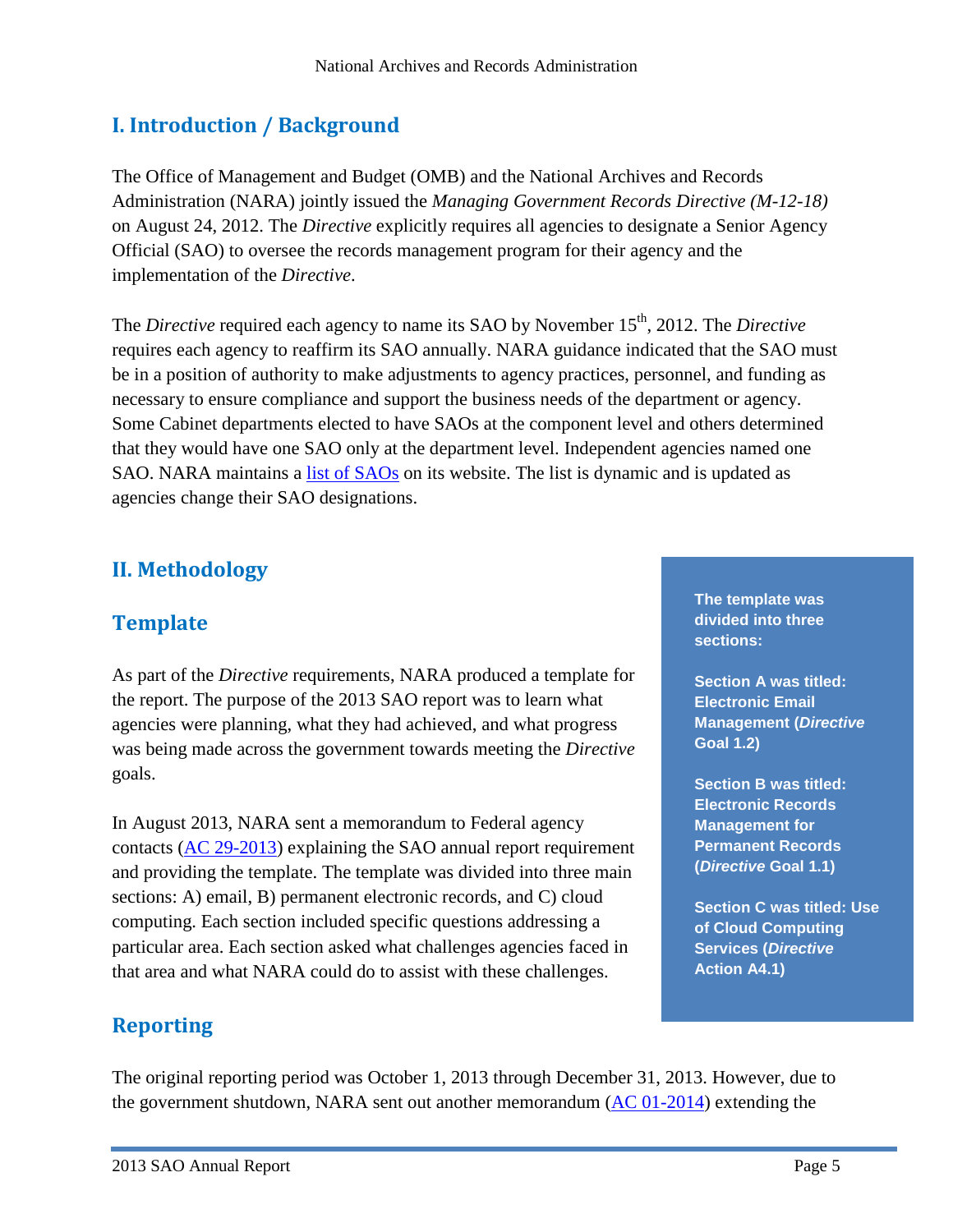reporting period until January 31, 2014. A few agencies requested further extensions, which were granted as needed.

At the end of the reporting period, NARA received a total of 107 SAO annual reports. The reports varied in length and detail; some agencies provided brief generalizations while others provided an abundance of details. Several of the Department of Defense SAO reports were particularly noteworthy for their coverage and detail.

## **Working Group**

NARA established a working group to undertake a comprehensive and systematic approach to reviewing and analyzing the reports. The working group divided itself into three sub-groups, each reviewing one section of the SAO reports.

## **III. Analysis and Results**

This report contains the working group's high level observations regarding trends, analysis, and results for each section. Often, the working group found the valuable information from the reports in the responses describing "challenges" to achieving the goals and ways that "NARA could help". Therefore the analysis and results of this report contain two additional write-ups: one on challenges and one on assistance (see pages 12 and 13).

Some agencies provided descriptions of relatively mature programs that appear to be effectively meeting the provisions of the *Directive*. As a result, the analysis and results in this report contains narratives from individual SAO annual reports identified by the working group as worthy of highlighting as case studies. There is a case study table at the end of each of the three sections: A) Electronic Email Management; B) Electronic Records Management for Permanent Records; and C) Use of Cloud Computing Services.

## <span id="page-5-0"></span>**Section A: Electronic Email Management**

For this section, the reports ranged from agencies with minimal responses to agencies that described sophisticated records management programs managing email.

The template asked:

*"Describe how your agency's email records are currently captured, retained, searched and retrieved.*" Ninety-three percent (93%) of agencies reported they were making progress in this area or outlined full details of their agency's email management. However, some agencies report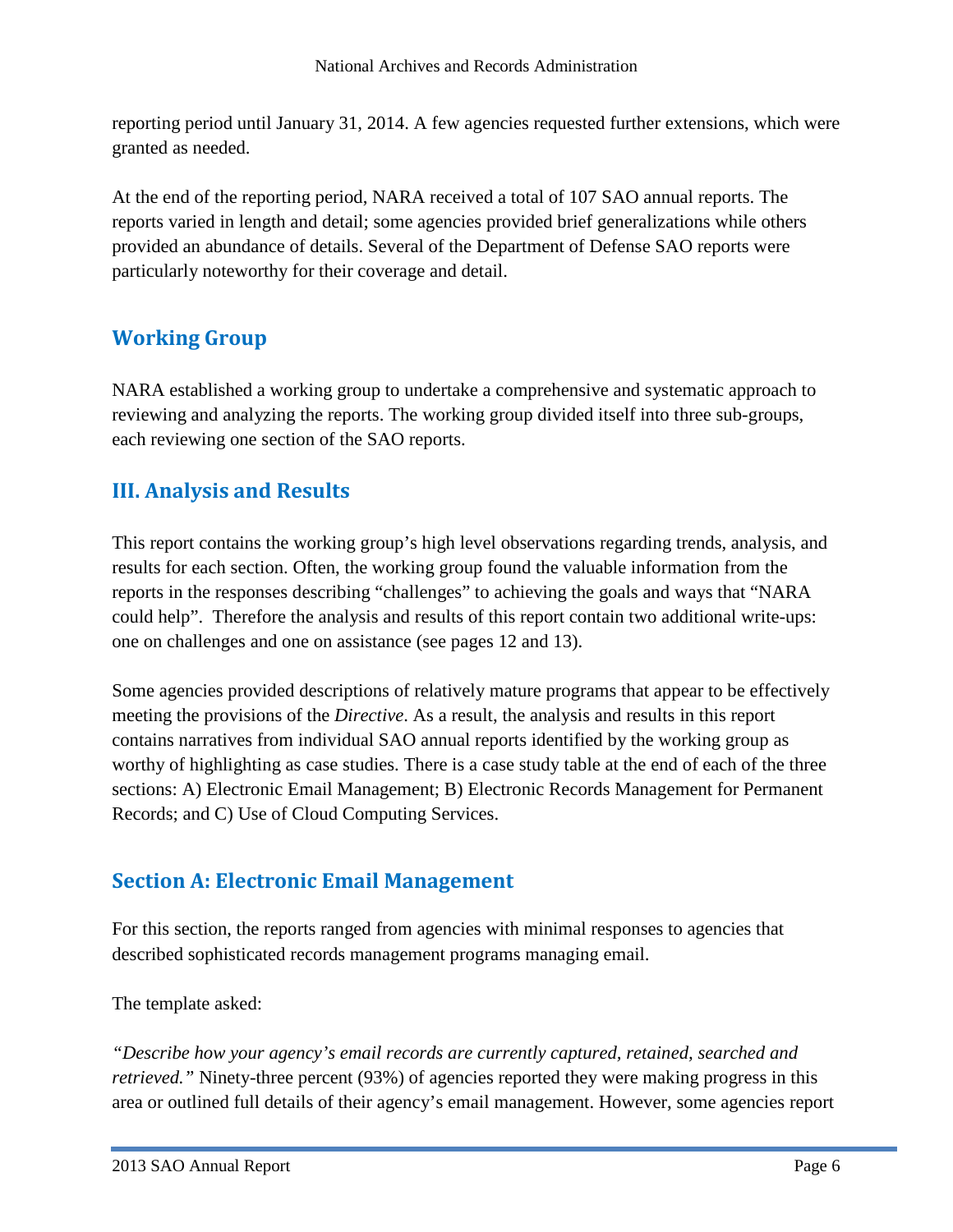that – although they are addressing this goal – their current approaches often entail human involvement with the management of their email. Only seven percent (7%) provided either minimum or no details regarding their email program.

*"Describe how your agency identifies temporary and permanent email records and preserves long-term and permanent email."* Eighty-three percent (83%) of agencies said they were making progress or provided a full description of their efforts in this area. Seventeen percent (17%) of agencies provided no or minimal descriptions.

The top challenges agencies identified in meeting the 2016 email goal were budget, conflicting priorities, lack of standards, training, and IT infrastructure or other technical issues. In terms of "how NARA can help" agencies generally indicated that they needed better or more technical guidance, policy/guidance, training, and site visits/consulting.

# **Capstone Approach**

In August 2013, NARA issued a new policy for managing email called "Capstone" [\(NARA](http://www.archives.gov/records-mgmt/bulletins/2013/2013-02.html)  [Bulletin 2013-02\)](http://www.archives.gov/records-mgmt/bulletins/2013/2013-02.html). Capstone is an innovative approach to managing email. It is not a technology. When adopting the Capstone approach, agencies must identify those email accounts most likely to contain records that should be preserved as permanent. Agencies determine Capstone accounts based on their business needs. Capstone officials will generally be the top-level senior officials of an agency, but may also be other key decision makers at lower levels of the agency.

When analyzing the SAO reports, NARA found that forty-two percent (42%) of agencies indicated they are either considering adopting Capstone or were currently implementing it. This is a remarkably high statistic given that the Capstone guidance was issued in August and reports were due in January. NARA believes the percentage has risen in the subsequent months since the submission of the annual reports.

## **Case Studies (Email)**

A variety of approaches to email management are listed below as examples of how agencies are moving toward the 2016 goal. These examples contain text taken directly from their annual reports. This list is only a selection of those agencies that provided comprehensive details about their email management. There are other approaches that can achieve successful results. No endorsement of any of the particular approaches or products is intended.

**Congressional Budget Office** - CBO uses an email archive system that is monitored daily and captures email received. Per CBO's schedule, permanent records are identified by sender and receiver, and include all of the email sent or received by certain employees in senior leadership positions. Permanent email is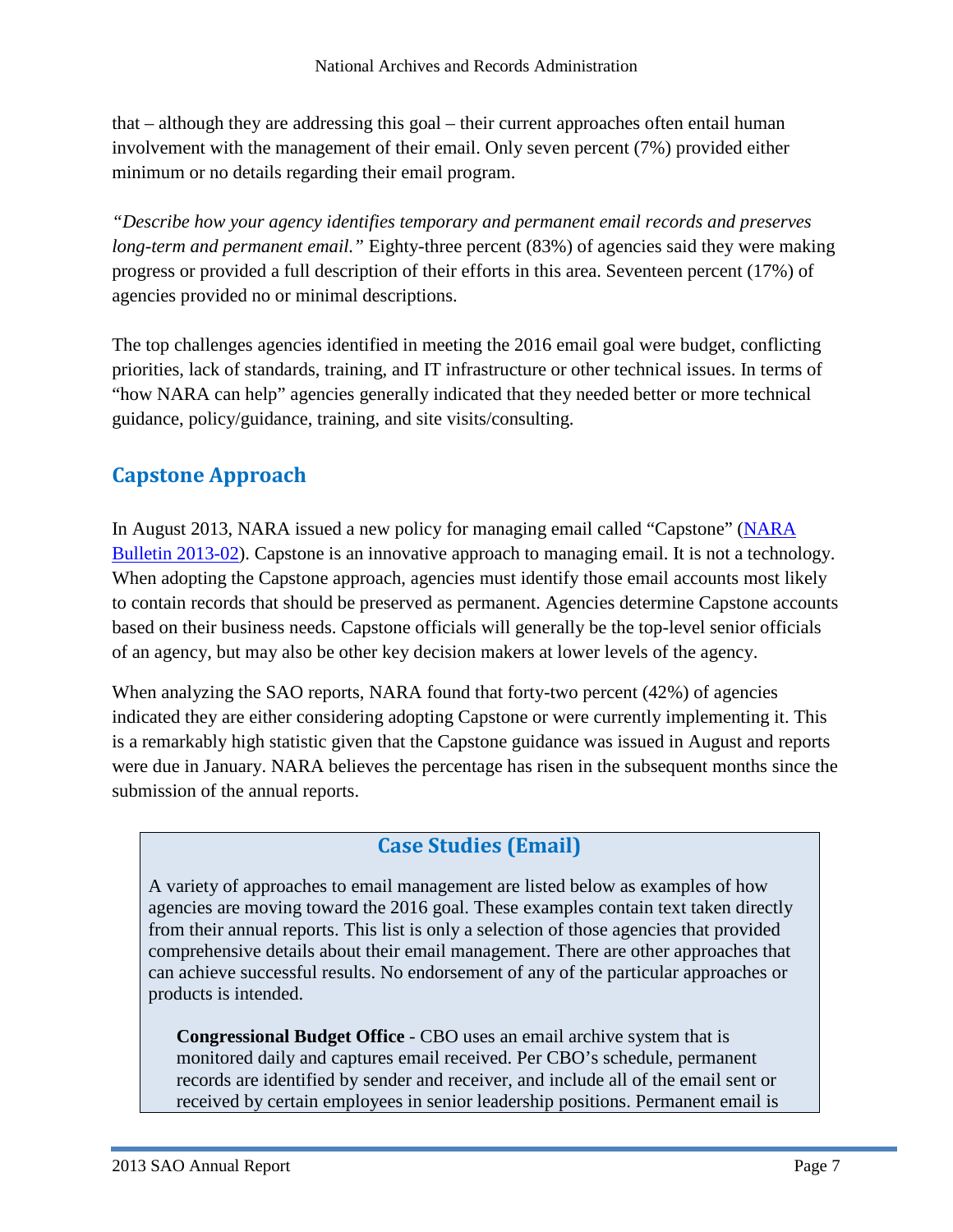transferred to NARA and temporary email is deleted by using interfaces included in their software.

**Department of the Army** - Army uses Defense Enterprise Email (DEE) to capture their email records. Policy requires emails be filed by users with associated case files, projects, etc. Journaling captures a duplicate of all incoming and outgoing email of select individuals and retains them on a separate server. DISA (service provider for enterprise email) retains those accounts. When an account is journaled all associated electronic records are retained, unmodified, for up to 10 years. Long term email may be sent by users to the Army Electronic Archives where the final disposition is applied. Army is applying the Capstone approach to permanent email.

**Department of the Interior (headquarters)** - In FY 2012, the Department of the Interior began development of the Departmental electronic eMail Records and Document Management System (eERDMS) program. The program consists of four initial component systems that support an enterprise records management solution for the Department and address the programmatic areas of records management, privacy and Section 508. Creating a comprehensive Department-wide approach to information management provides for a uniform framework that allows for economy-of-scale and improved efficiency. Currently, the eERDMS program captures all Departmental inbound and outbound electronic mail (email) through journaling with an annual volume of over 800 million emails items. In addition, eERDMS captures and manages 30 terabytes of electronic record content, 5 terabytes of social media content and 5 terabytes of other associated content.

**Department of Justice** - There are multiple email systems in DOJ and different approaches are used depending on the component and its needs. Examples of approaches:

- **Justice Communication System (JCS)**  This is an approach to email management that is in the process of implementation and involves the use of a private cloud architecture. The approach will consolidate 13 email systems that include multiple offices, boards, and divisions into one platform.
- **Senior Leadership Offices** The Offices of the AG, Deputy AG, and Associate AG use the JCS email system. Their schedules address email and use a Capstone approach. Under this approach, the email is captured and locked down such that staff cannot delete or change email in any way once 30 days have passed.
- **The Executive Office for United States Attorneys (EOUSA)**  There is currently one central email exchange system for EOUSA and the 93 Offices of the United States Attorneys (USAMail). USAMail contains emails and attachments, calendars, contacts, notes, tasks, and other entries. It also retains email centrally through the use of a journaling and archiving solution.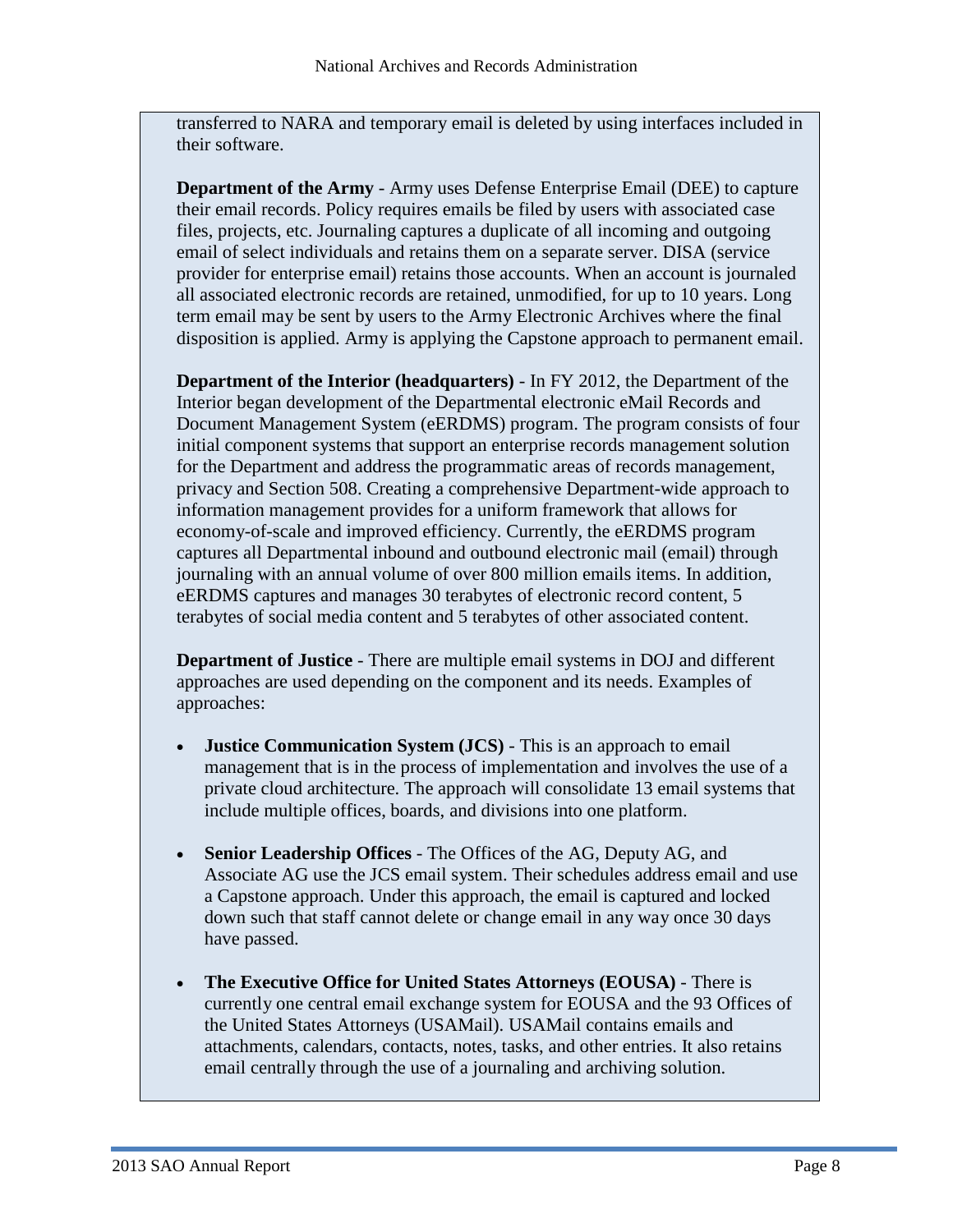• **Federal Bureau of Investigation** - Prior to July 2012, the FBI maintained an official "print and file" records retention policy for all email messages constituting federal records. Since then, a number of steps have been taken to move away from "print and file" policies for all record types to include email, including the development and deployment of a Record Marking Tool (RMT) for email. Records are uploaded to the FBI electronic recordkeeping system and assigned to the corresponding case(s) for appropriate management, including retrieval and disposition.

## <span id="page-8-0"></span>**Section B: Electronic Records Management for Permanent Records**

For this section, NARA's analysis indicated that the majority of agencies are in the process of updating elements of their records management programs to meet the 2019 goal. NARA recognizes that this is a fairly long-term goal.

The template asked, *"Describe how your agency's permanent electronic records are currently captured, retained, searched, and retrieved."* Seventy percent (70%) of agencies answered they have started addressing the 2019 goal. A small number indicated that they have already achieved this goal, while others indicated that they have barely started. NARA anticipates future annual reports will provide a clearer picture of how agencies will meet this goal.

For challenges, agencies overwhelming cited budgetary, staffing, and training issues as primary factors limiting modernization of records management programs. Moreover, many agencies pointed to organizational issues and technological difficulties as major barriers to meeting the 2019 goal target date.

The SAO reports provided a variety of ideas for how NARA can help them meet their goal target date. Agencies suggested that NARA should increase its outreach by providing more technical guidance and training. Furthermore, agency responses suggested NARA should raise the visibility and importance of records management issues within the federal community by playing a greater leadership role. As a part of this activity some agencies indicated NARA should highlight and promote clear models of successful electronic records management initiatives, programs, and technological solutions.

## **Case Studies (Permanent Electronic Records)**

A few notable approaches to the *Directive* goal on managing permanent electronic records are listed below. These examples contain text taken directly from their annual report. This list is only a selection of those agencies that provided comprehensive details about their management of permanent electronic records. There are other approaches that will achieve successful results as well. No endorsement of any of the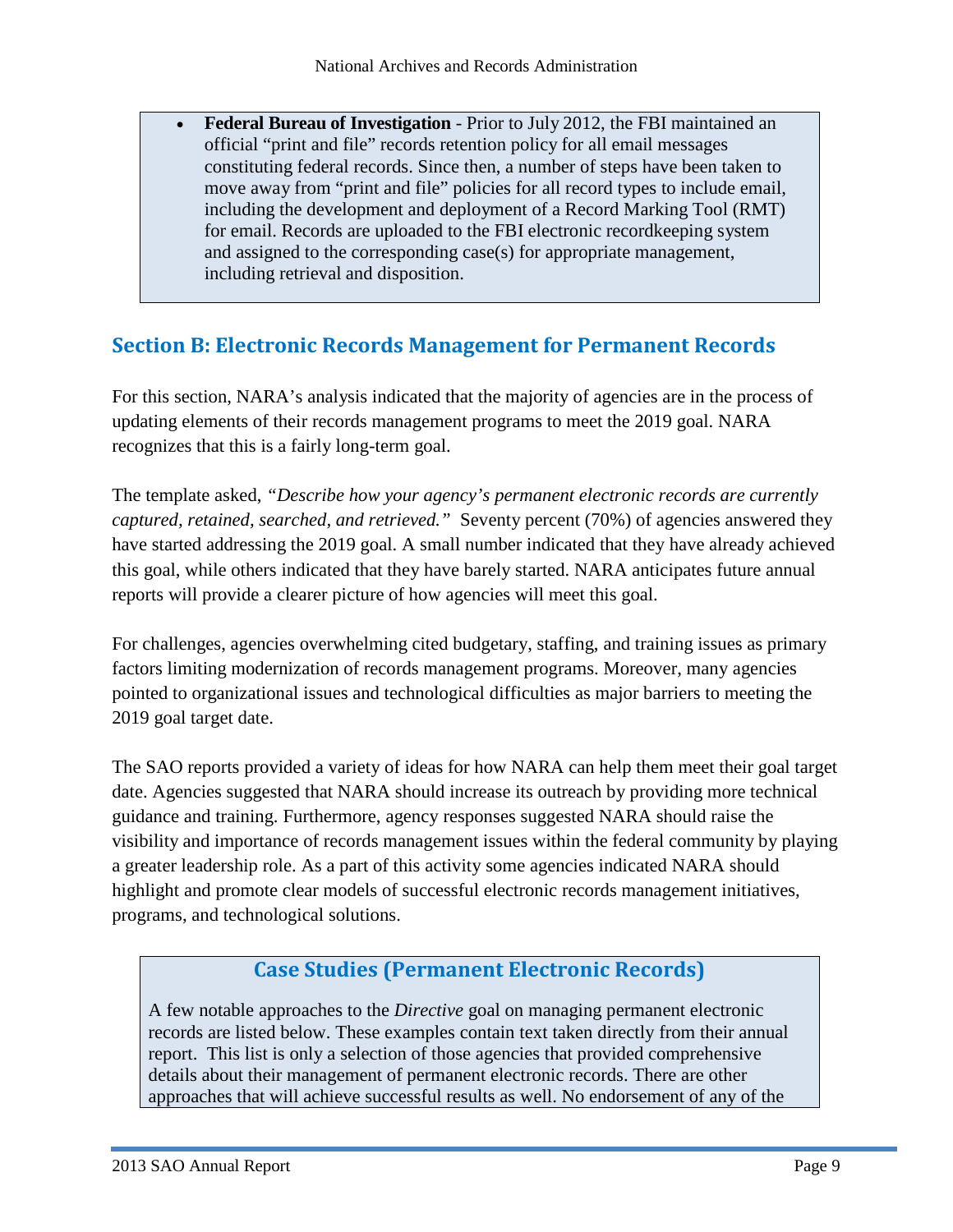particular approaches or products is intended.

**Government Accountability Office** – DM/ERMS, GAO's employee-wide document and records management system, manages all business- and missionrelated records and emails of the Agency through automated retention rules and routines for electronic disposition. Permanent e-records, such as GAO orders, are stored electronically in DM/ERMS. The permanent emails of the GAO Executive Committee (i.e., senior executives) are currently captured, retained, searched, and retrieved electronically by their software product. When an email comes into the mailbox of an Executive Committee member, an automated program pulls an instance of it into that software product, where it will be stored for 20 years until electronically exported and transferred to NARA per the GAO records retention schedule. GAO also has an in-house digitizing project underway for its permanent facilities records. These records include building plans and specifications, leases, and other items of relevance to GAO's facilities' maintenance.

**Department of Energy – Bonneville Power Administration (BPA)** - Bonneville manages its permanent Federal records in electronic media in the agency Electronic Records Management System (ERMS). Status as a permanent record and retention are both applied as part of the process for uploading records to the system. Records maintained in ERMS cannot be deleted without administrator permissions, which are only allowed to Information Governance and Lifecycle Management (IGLM) personnel and certain IT staff supporting the ERMS. To protect the integrity of the records within ERMS, end users have read-only permissions for records retrieved in the search process. BPA's IGLM team has begun the process of analyzing its current permanent physical Federal records for digitization.

**U.S. Nuclear Regulatory Commission** - The NRC generates many documents as part of its regulatory activities. Some come from licensees, the public, and other external sources, while the rest originate from NRC staff. To help manage its large document collection of permanent and temporary records, the NRC implemented ADAMS (**A**gency-wide **D**ocuments **A**ccess and **M**anagement **S**ystem) to provide:

- Library management services–document profiling (metadata), check-in, check-out, document security, and version control
- Records management services–managing documents declared as permanent and temporary records
- Public access to NRC records–making appropriate documents available to the public through the World Wide Web
- Document search to assist users with finding and retrieving documents of interest.

The NRC's plan to modernize most components of its Information and Records Management program includes a digitization project. The major change expected in recordkeeping practices will be the automated capture of records into ADAMS Record Manager by identifying the retention and file schema at ingest.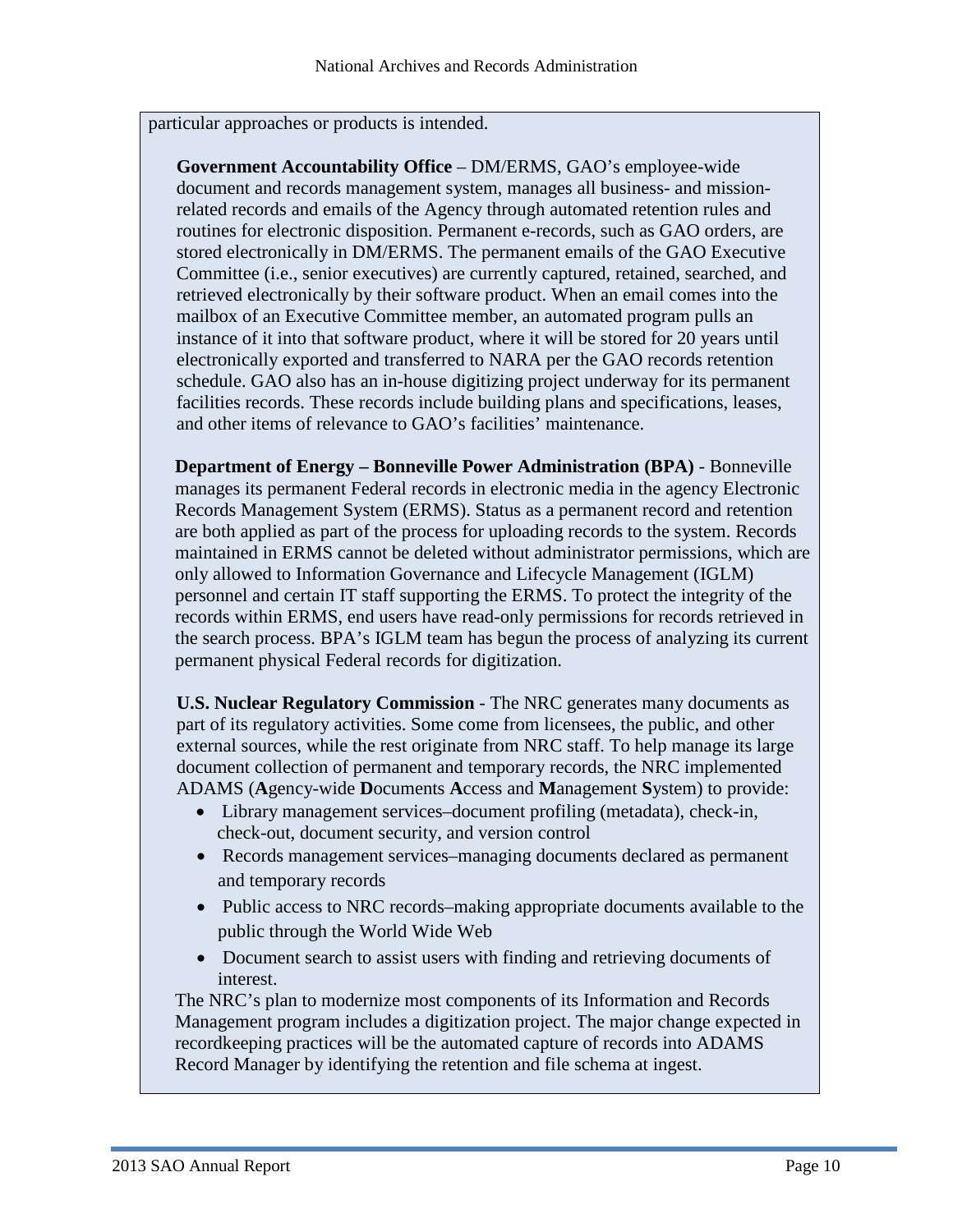# <span id="page-10-0"></span>**Section C: Use of Cloud Computing Services**

The *Directive* required NARA to incorporate into existing reporting requirements an agency update on new cloud initiatives, including a description of how each new initiative meets Federal Records Act obligations and the goals outlined in the *Directive*. Therefore, NARA included a question on cloud computing in the 2013 SAO reporting template. Agencies were asked to identify any existing use of cloud services or storage and the date of implementation.

Out of the 107 reports received, 70 agencies responded that they are using cloud services. However, the majority did not describe how they were using cloud services. Of the ones that did, cloud services are mainly used for email or administrative functions. Thirty-four (34) agencies indicated that records management was incorporated or in-progress for their cloud services.

Some agencies appeared unsure about how to manage records in the cloud. Some agencies misinterpreted the question as asking if records management for the entire agency was being done using cloud services.

Only a few agencies described any challenges for ensuring that cloud initiatives meet Federal Records Act obligations and the goals of the *Directive.* For those few agencies the challenges listed were IT infrastructure, security, and budget constraints.

## **Case Studies (Cloud Services)**

A few examples of the reporting on cloud services by agencies are listed below. These examples contain text taken directly from the annual report. This is only a selection of those agencies that provided comprehensive details about their use of cloud services and records management.

 **Department of Defense** - The Department of Defense is moving to a multi-provider Enterprise Cloud Environment to deliver the most innovative, efficient, and secure Information and IT services in support of the Department's mission.

 The DoD CIO has the responsibility and authority to provide enterprise guidance to the Components for records in their cloud implementations, and to ensure compliance with the Federal mandates related to cloud computing that are discussed below.

The FY2012 NDAA (PL 112-81, "National Defense Authorization Act for Fiscal Year 2012") requires the Department to provide a strategy for migrating " defense data and government-provided services from Department-owned and operated data centers to cloud computing services generally available within the private sector that provide a better capability at a lower cost with the same or greater degree of security". The Department will use externally provided cloud services to leverage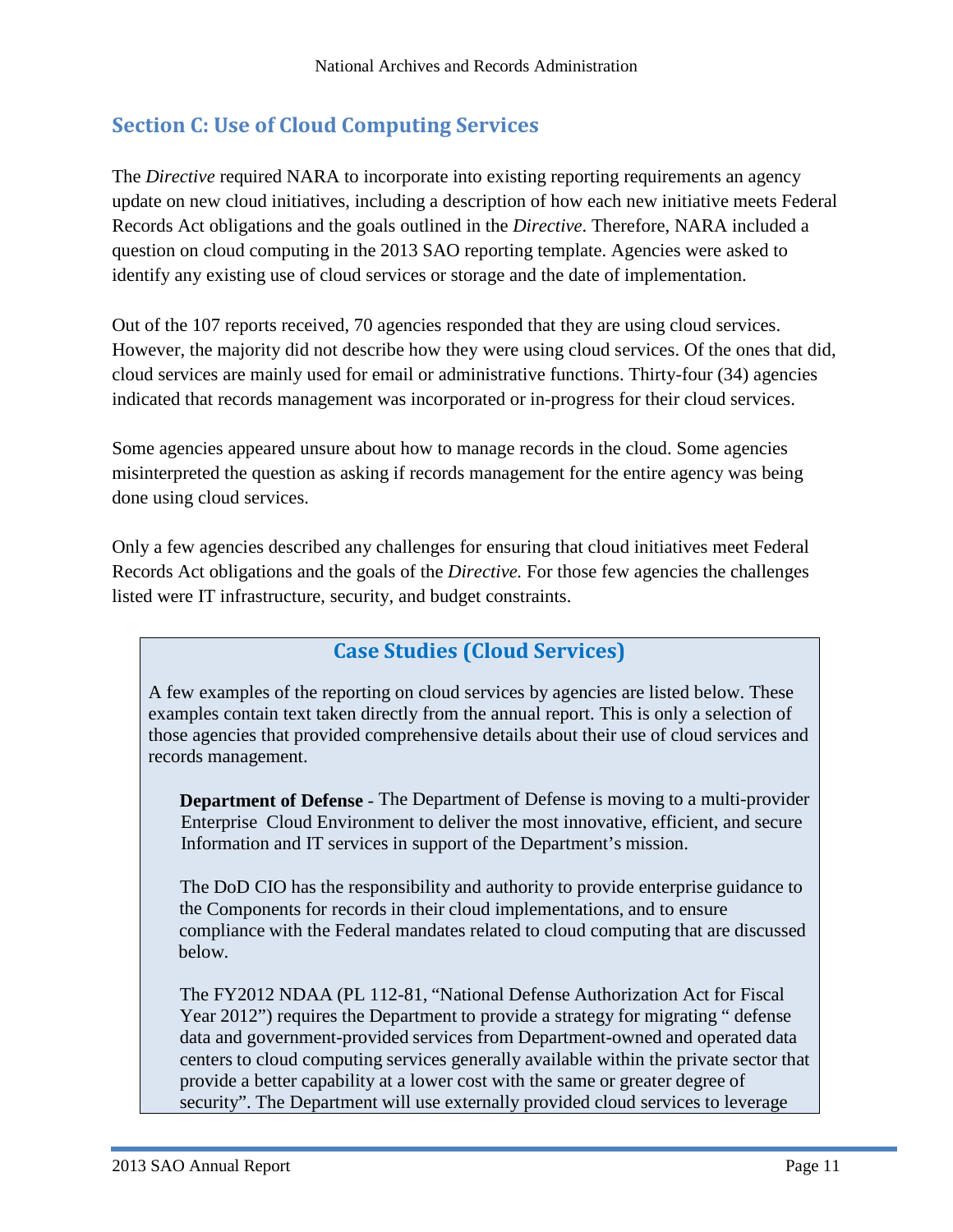the potential benefits while effectively managing risk to the DoD. Where appropriate, the Department will leverage commercially provided cloud services that meet cyber security, records management, and operational needs.

The DoD CIO has released a DoD Cloud Computing Strategy to drive the secure and effective adoption of cloud computing to improve the resiliency and performance of the Department's IT infrastructure. This strategy reflects the Department's commitment to comply with IM/RM policy and procedures.

Recently, the DoD CIO published a memorandum to further the DoD Cloud Computing Strategy and guide Components acquisition and secure use of cloud services. DISA has been designated as the Department's Enterprise Cloud Service Broker. The broker will help ensure consistent understanding of the policies, processes, mechanisms, and reporting requirements for RM.

**Social Security Administration** - SSA's cloud computing strategy is fully incorporated into their IT governance processes, mechanisms, and IT Planning and Portfolio Management. The disciplines, technologies, and business models that form the basis of private cloud computing are integrated into their IT governance, management, and systems operations frameworks.

**National Aeronautics and Space Administration** - As an initiative, the Computing Services Service Office (CSSO) in the Office of the CIO is designated as the cloud computing program management office with authority to promulgate cloud computing strategy and related standards and approve, coordinate, and oversee acquisition of cloud computing services intended for Agency-wide use. NASA believes that some of the advantages of the emerging cloud model (e.g., lower costs, reduced cyclical capital investment requirements for system operation, increased availability of software-as-a-service offerings that replace aging in-house systems or address gaps in existing capabilities, etc.) will indirectly help facilitate improved records management on the part of employees by enabling, through new investment options, the availability of better tools, apps, and capabilities for the NASA workforce. The challenges of records management when using cloud are the same challenges faced when building and operating systems in traditional data centers and the records management responsibility still resides with the system owners.

# <span id="page-11-0"></span>**Challenges Agencies Face**

Each of the three template sections asked what challenges agencies were facing for that particular area. The chart below shows the most frequently noted challenges combined from all three sections. Some reports mentioned the same challenge in two, or even all three, sections of the template. Staffing includes a lack of skilled records management staff well versed in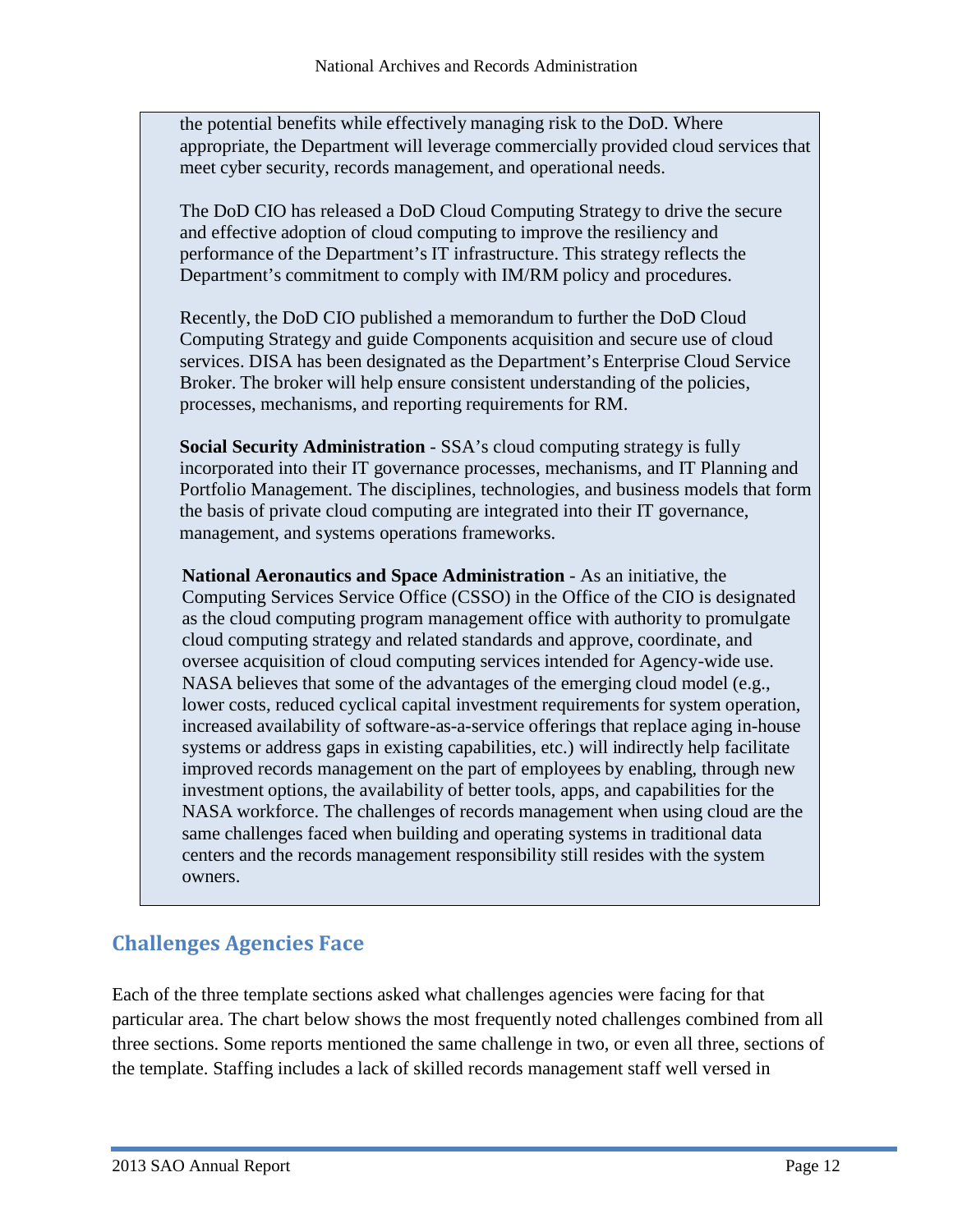electronic records management as well as a general lack of needed staff overall to fulfill mission of the function.



# <span id="page-12-0"></span>**How NARA Can Help**

Each of the three template sections asked how NARA can assist agencies in that area. The chart below shows the most frequently noted areas that NARA can help agencies, combined from all three sections. For example, 36 reports indicated that NARA could provide additional training. In terms of the area of "Policy Guidance" – agencies sometimes requested more specific or improved policy and guidance – not necessarily more. Technical guidance referred to issues such as file conversion, product information, transmission of large electronic files to NARA, and long-term management of such files.

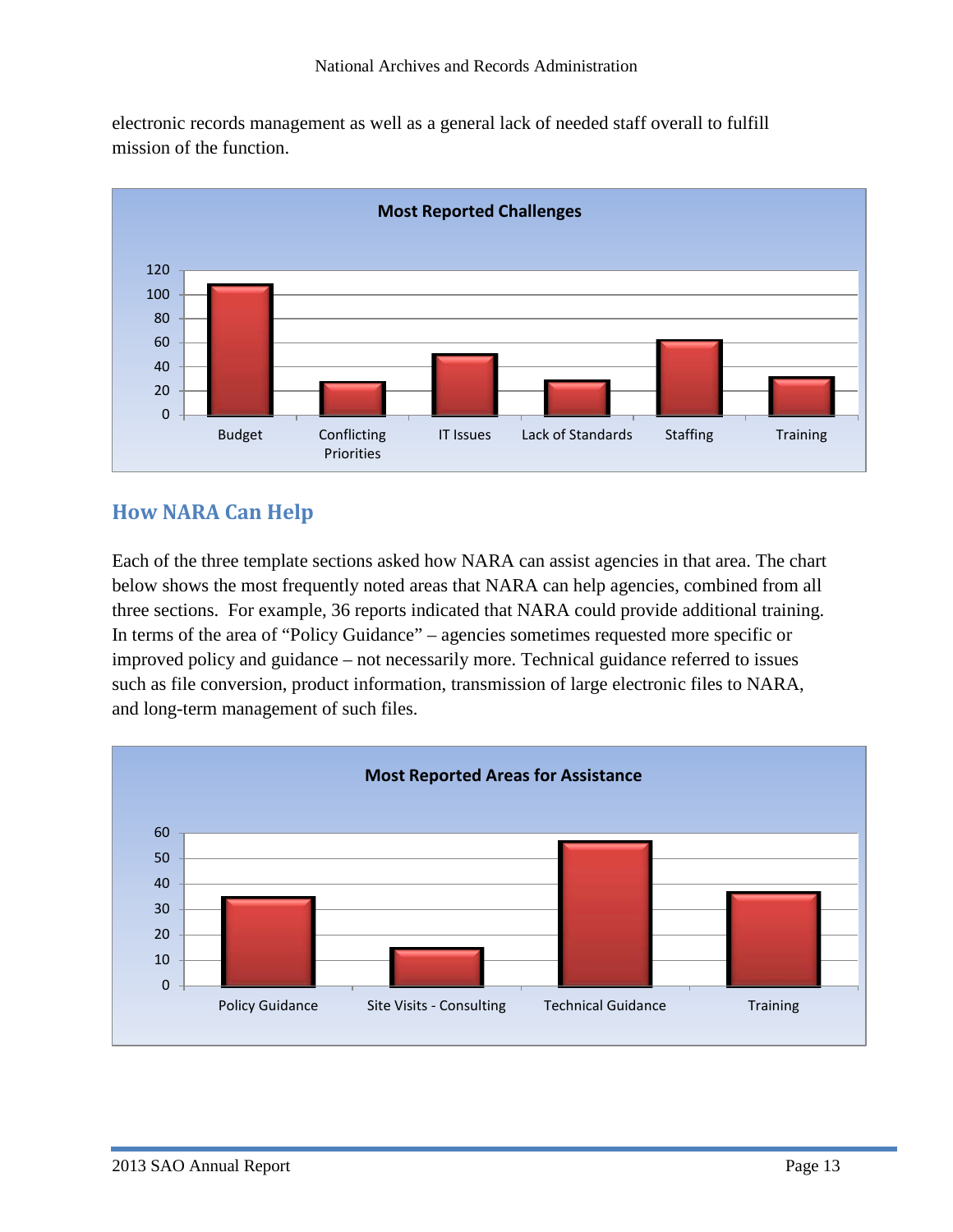One of the trends in the reports was requests for examples of agencies that had "solved the problem" or could provide best practices or lessons learned about email management, automated records management technologies, or incorporating records management into cloud solutions. Agencies want to know if anyone else has found creative solutions to similar records management challenges they are facing.

# **IV. Looking Forward to FY15 and the 2014 SAO Report**

The SAO reports provide some valuable insights into the needs of individual agencies as well as the collective needs of the federal records management community. The narrative format used in this first SAO annual report allowed for wide flexibility and variations in detail. However, the template, did not allow the working group to draw easy conclusions about how the federal government is meeting the goals of *Directive*. Therefore NARA will change the template for the 2014 SAO annual report to incorporate the lessons learned from the 2013 report.

One of the purposes of the SAO annual report was to learn what agencies were planning and what they had achieved. The reports contained that information, but reported in different ways requiring a great deal of resources to analyze. The next template will contain more quantitative questions asking agencies their status in meeting the *Directive* goals. In this way, the next SAO annual report will contain information to be used as metrics to show what progress is being made across the government toward meeting the *Directive* goals.

The *Directive* contains specific 2014 due dates for actions related to training, including certification for agency records officers and establishing records management training for appropriate staff. Training was identified as one of the main ways NARA can help agencies. The next template will contain questions about training to help NARA learn how it can improve in this area. The template will also ask questions to help determine what progress agencies are making toward meeting the training target dates.

In addition to training, agencies also asked for more information on best practices, lessons learned, and creative solutions to similar records management challenges. Therefore, NARA will change the template for the 2014 SAO annual report to solicit this kind of information and make it publicly available for agencies to use. NARA may ask agencies with model practices to participate in webinars, teleconferences, or write blog articles to share their knowledge and experiences.

For some agencies, one of the outcomes of the SAO reporting process was a strengthened relationship between the agency records officer and SAO. When communicating the next template to both SAOs and agency

#### **FY 14 Template**

- **Metrics on progress towards Directive goals**
- **Solicit best practices and models to share**
- **Strengthen SAO and ARO communication on records management programs**